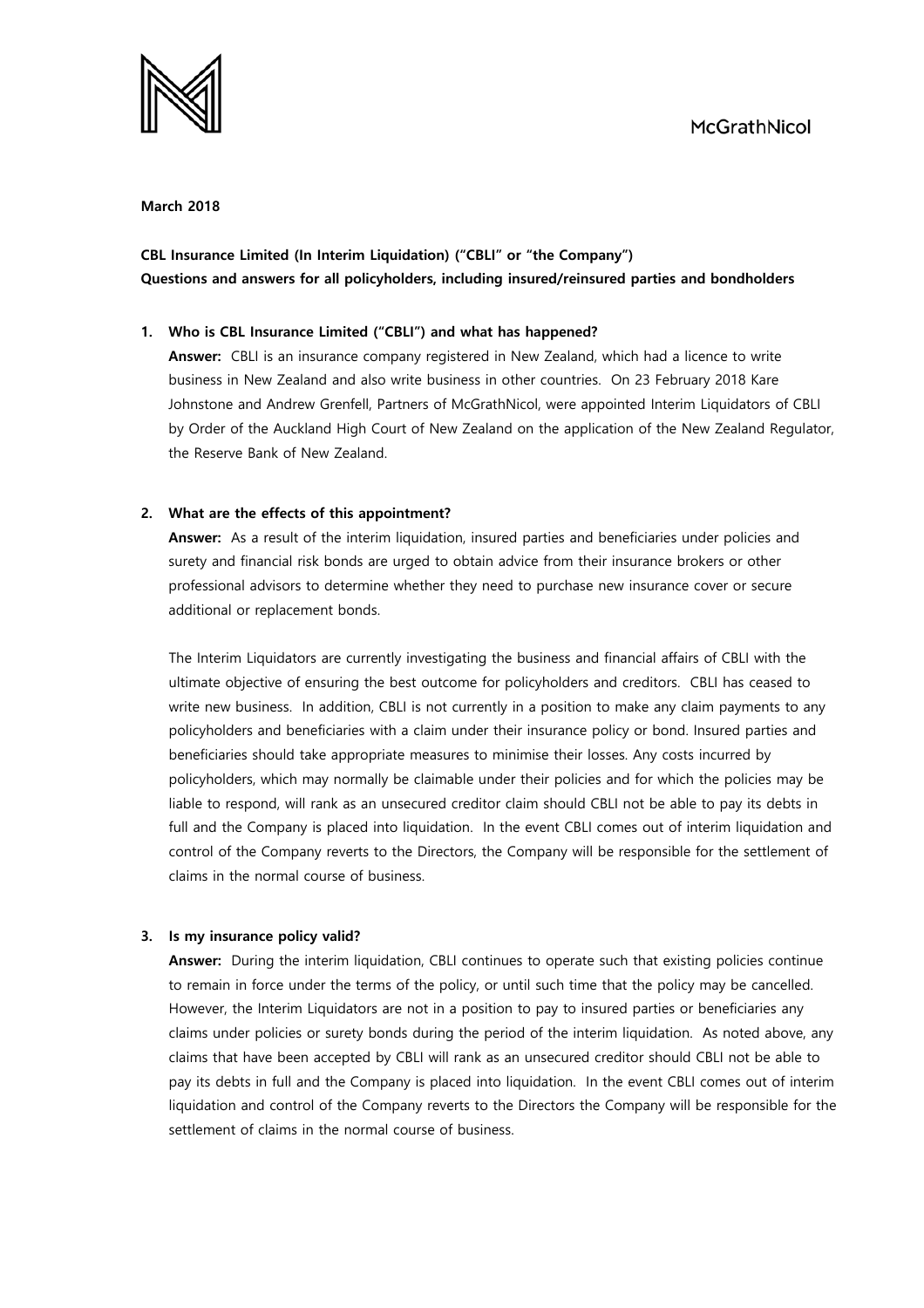

**4. I have used a property bond purchased from Deposit Power to purchase a property. What effect does the interim liquidation have on the validity of the property bond?**

**Answer:** The property bond remains in force and valid notwithstanding the appointment of interim liquidators. However, in the event of a claim being made by a beneficiary of a bond, CBLI is currently unable to pay any claims pursuant to the bond.

If claims are accepted and agreed they will be registered as an unsecured creditor of CBLI to receive any distributions which may be paid by a liquidator should the Company ultimately be placed into liquidation.

If the interim liquidation ends and control of the Company reverts to the Directors, the Company will be responsible for the settlement of claims in the normal course of business.

Beneficiaries of bonds and sureties should take their own professional advice on whether they need to seek additional or replacement bonds.

#### **5. I have an outstanding claim, what should I do?**

**Answer:** All claims should continue to be submitted to CBLI or its appointed claims handling agent in the normal way. Insured parties and beneficiaries should take appropriate measures to minimise their losses. Any costs incurred by claimants which would normally be claimable under these policies, will rank as an unsecured creditor claim should CBLI not be able to pay its debts in full and the Company is placed into liquidation. In the event CBLI comes out of interim liquidation and control of the Company reverts to the Directors, the Company will be responsible for the settlement of claims in the normal course of business. Claimants should continue to keep CBLI appraised of all developments in respect of their claims.

New claimants should continue to notify CBLI to ensure that their claims are registered. New notifications will continue to be assessed, but no claim payments can be made by CBLI in respect of claims while the Company remains in interim liquidation.

As is the position with open claims, any costs incurred by claimants which would normally be claimable under their policies, will be entitled to rank as unsecured creditors should CBLI be placed into liquidation.

#### **6. I have just received a renewal notice, can I renew this policy?**

**Answer:** No. The Interim Liquidators are not processing or writing new business or accepting renewals or endorsements.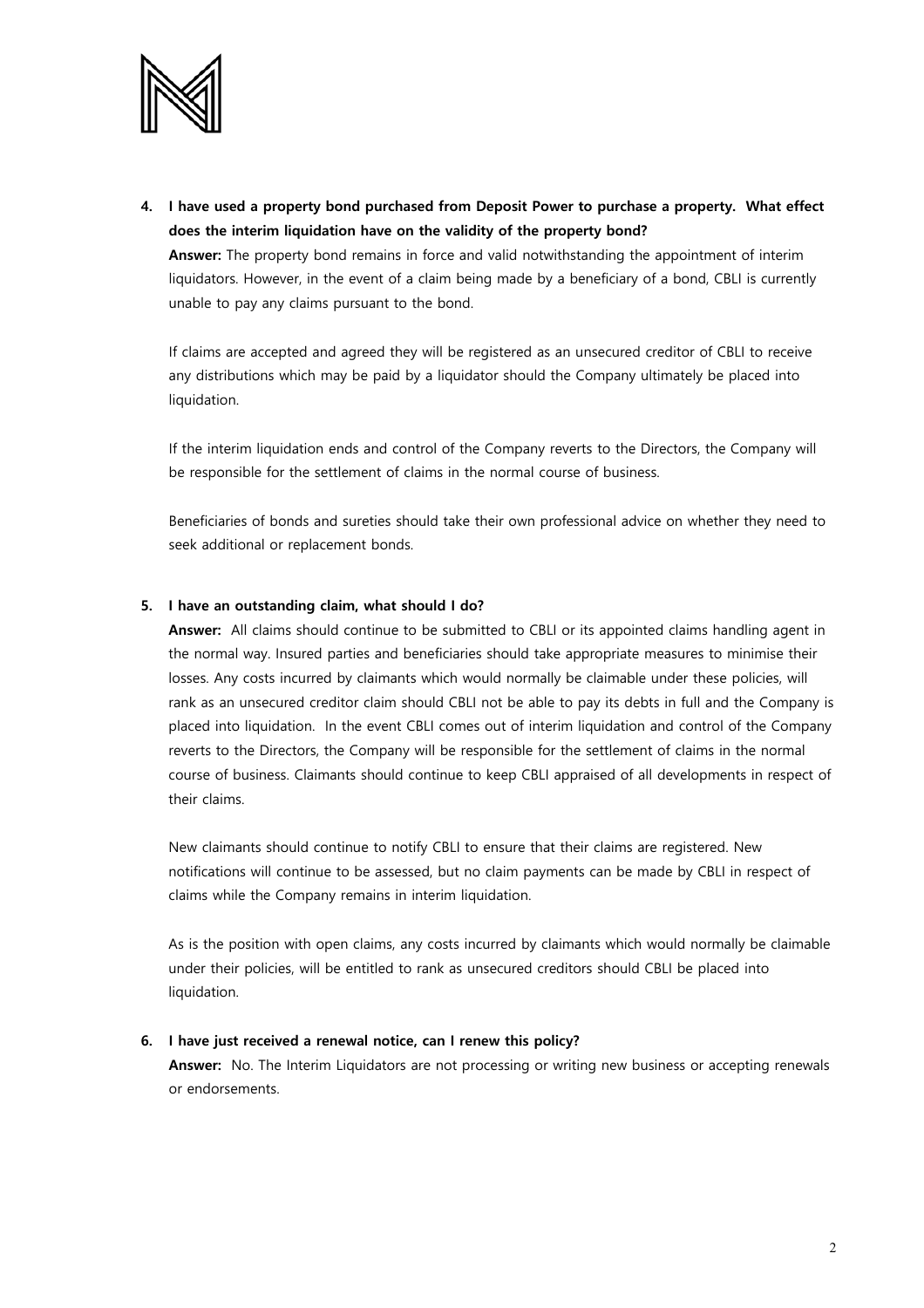

### **7. Will my claim still be paid?**

**Answer:** CBLI continues to operate such that existing policies and surety bonds remain in force. The Interim Liquidators are not in a position to make payments to creditors or policyholders. Agreed claims will be registered as unsecured creditors of CBLI to receive distributions from the liquidator if a liquidator is ultimately appointed to the Company.

If the interim liquidation ends and control of the Company reverts to its Directors, the Company will be responsible for the settlement of claims in the normal course of business.

## **8. How do I tell if I am insured by CBLI?**

**Answer:** Policyholders can check the name of the insurer on their policy documentation. Any existing CBLI policyholders who have concerns about their policy should obtain advice from their insurance broker or other professional advisors.

## **9. Can I cancel my policy?**

**Answer:** That will depend on the terms and conditions of individual policies. Policyholders should contact CBLI directly, or their broker (if the policy was bought through a broker). The Interim Liquidators are not in a position to refund premiums. Any agreed claims for premium refunds will be recorded as an unsecured creditor of CBLI (see response to 7 above) in the event the Company is placed into liquidation.

# **10. I need to make an adjustment of my policy (e.g. want to increase limit or have moved house), can I still do this?**

**Answer:** No. The Interim Liquidators are not in a position to process policy endorsements. Any existing CBLI policyholders who have concerns about their policy should contact CBLI directly, or their broker (if the policy was bought through a broker) or other professional advisors.

# **11. For policies that are paid by monthly instalments, how long is my policy still in force; does the next instalment count as new business?**

**Answer:** Payment of monthly instalments does not necessarily constitute monthly renewal. The duration period of the policy can be found in the policy documentation.

Existing CBLI policyholders who have concerns about their policy should contact CBLI directly, or their broker (if the policy was bought through a broker) or other professional advisors to determine whether they need to purchase new insurance cover or secure additional replacement bonds.